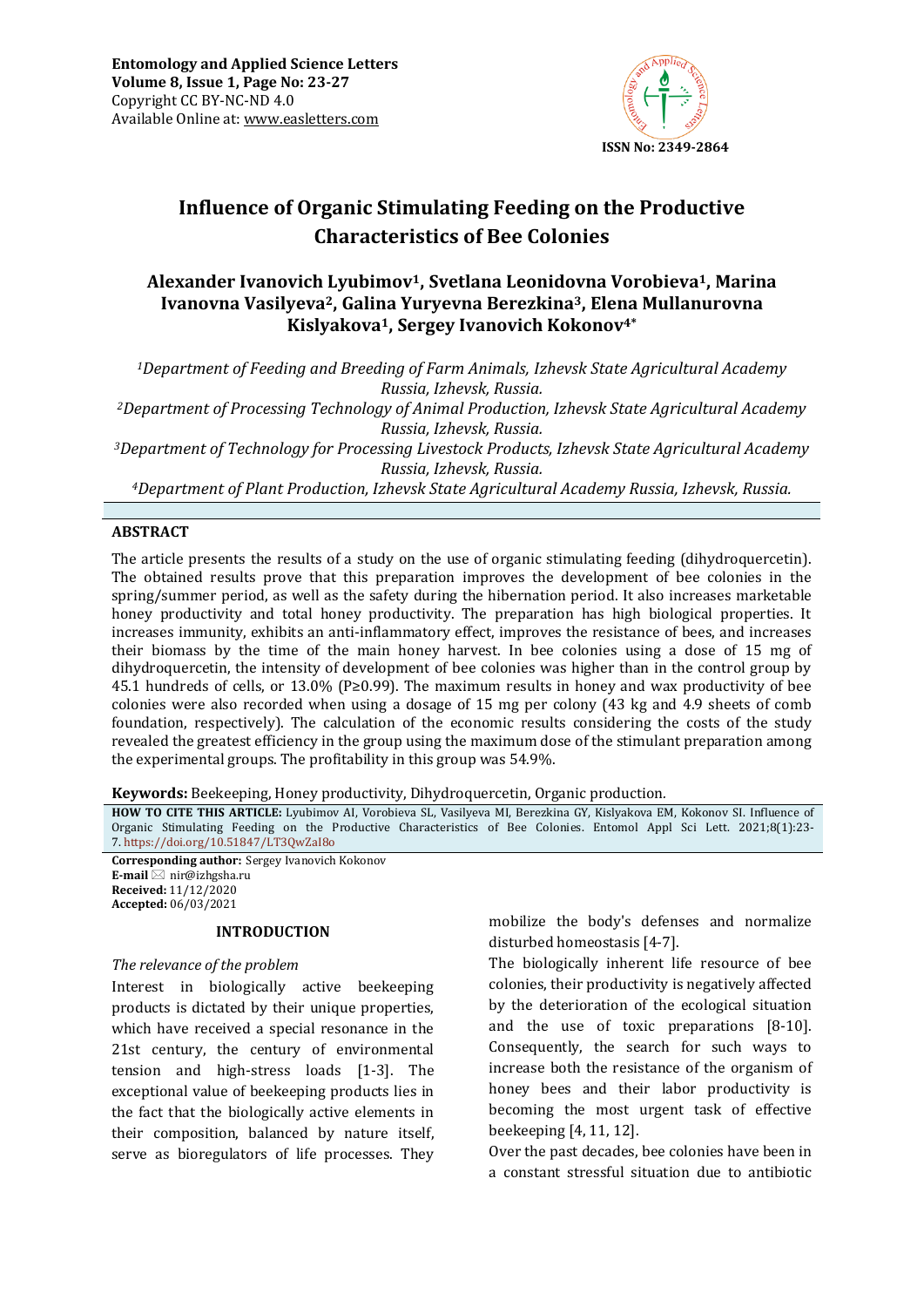treatments and intensive feeding with sugar syrup, leading to the premature consumption of body reserve substances and a reduction in the life span of bees. In this regard, we need to create optimal conditions for bees corresponding to their biological needs. Only in this case, their vital energy will be preserved throughout the entire life cycle [1, 13-17].

Progressive methods providing high resistance of bee colonies to the effects of biotic and abiotic environmental factors and a manifestation of productive potential include the use of stimulating feeding and regulation of bee reproduction [13, 18-23].

# **MATERIALS AND METHODS**

To increase the natural immunity of bees and increase the biomass of the bee colony, the antioxidant dihydroquercetin was used as a stimulating feeding.

The bioflavonoid dihydroquercetin (DHA, taxifolin) is a concentrate of the bark of Siberian and Dahurian larch with a wide range of physiological properties and a high biological activity [24, 25].

One of the characteristic features of dihydroquercetin is its high antioxidant activity, thanks to which this substance successfully fights free radicals. Dihydroquercetin can regulate metabolic processes at the level of cell membranes and has a strong anti-allergic and anti-inflammatory effect [26].

The study aimed to determine the influence of stimulating feeding of organic nature with an antioxidant effect on economically useful traits of honeybees (Apis mellifera L.) in the Udmurt Republic, Russia.

Field studies were carried out in 2017-2019 in the Udmurt Republic at a stationary apiary. Our research was guided by the methodological recommendations "Research methods in beekeeping". For the research, we used the Central Russian breed of bees.

To conduct experiments in the spring, a control and three experimental groups of 10 bee colonies in each were formed by the analog method. The strength of colonies, the age of the queens, the number of food reserves, and the design of the hive was considered. During the first spring revision, the hive was examined for the presence of diseases, and measures were taken to prevent the spread of bee diseases such as varroosis and ascospherosis. The conditions were the same in all experimental groups.

Hibernation was prepared by the classical method corresponding to the climatic conditions of the Udmurt Republic in a room where the constant temperature was at the level of 0 ... - 3oC.

When conducting experiments to study the effect of dihydroquercetin, the control group received sugar syrup (1:1), and the experimental groups received an additional dose of the nutritional supplement dihydroquercetin with syrup at the rate of 5, 10, and 15 mg per bee colony. Dihydroquercetin is a white powder that dissolves in boiled water. After dissolving the powder in water, the resulting solution was added to sugar syrup at a concentration of 1:1. The bees were fed twice with a frequency of 12 days. The first time feeding was introduced during the first spring revision of bees in the composition of one kilogram of sugar syrup.

Against the background of the use of the organic preparation dihydroquercetin, economically useful features of bee colonies were analyzed, including winter hardiness and development of colonies, as well as the amount of total and marketable honey and wax products obtained.

The analysis of the winter hardiness of bee colonies was carried out according to the following criteria: the strength of the bee colonies when setting up for winter and during the first spring revision; the amount of feed honey during the formation of a bee nest for hibernation and its consumption in the winter, considering the calculation of the strength of the bee colony per bee way.

The dynamics of changes in the brood of a bee colony and its strength were determined by the method developed by V.V. Malkov, according to the number of cells occupied by the brood, using a grid frame (a 5x5 cm square includes 100 cells of bee brood). The count was carried out three times, starting from the first spring inspection every 21 days. The weight of the unmated and prolific queen, as well as the weight of a oneday-old bee, was determined on an analytical balance with the condition of subtracting the weight of the test tube.

Honey productivity was considered at the end of the main honey harvest. The yield of marketable honey was determined by weighing on a scale.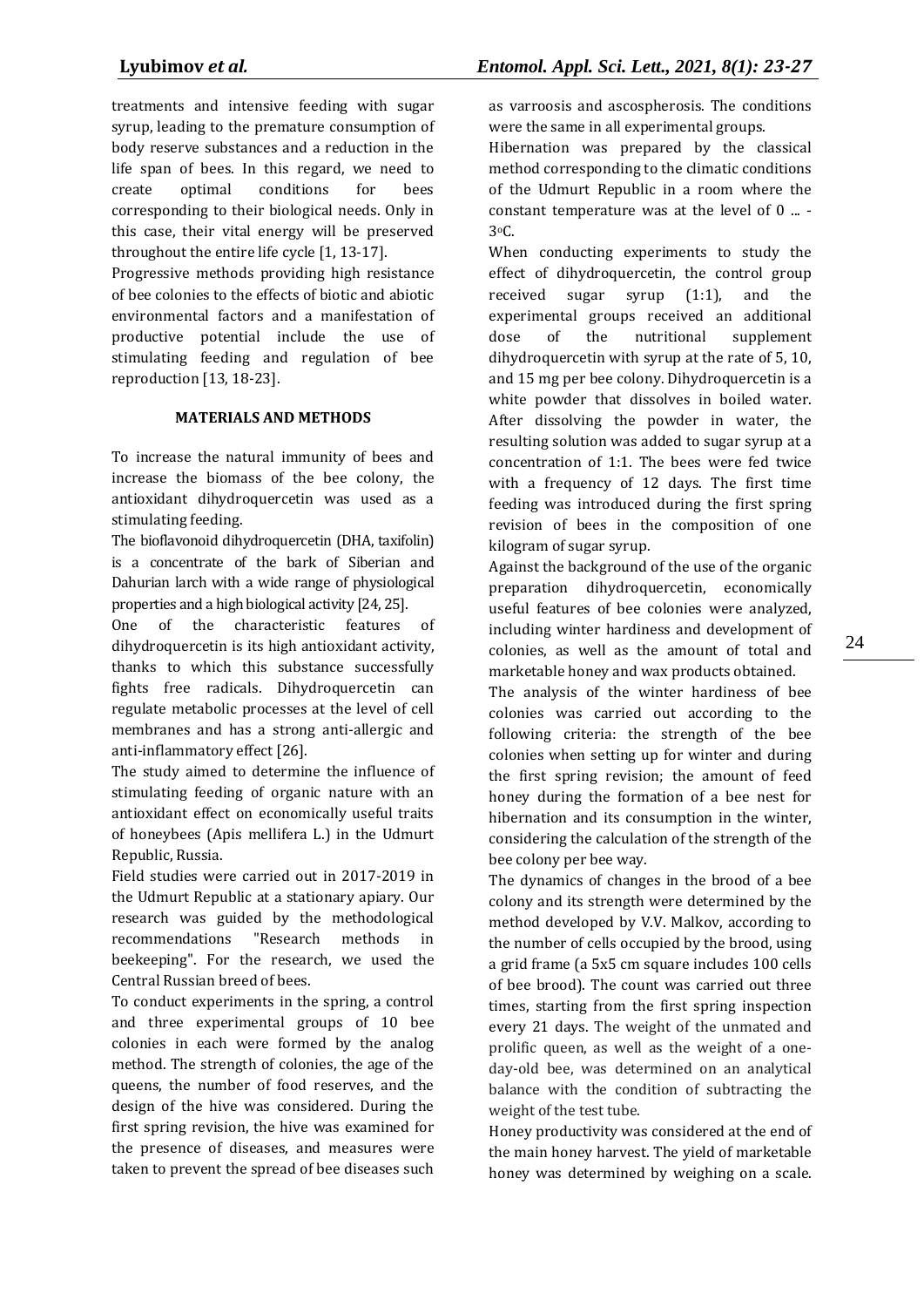The total amount of honey harvest was determined by weighing the pumped-out honey and the honey left in the nest, as well as a safety stock of 5 kg per colony. The wax productivity was studied by the amount of built-up comb foundation during the summer season.

The data obtained were subjected to statistical processing by methods of variation statistics with verification of the reliability of the results.

# **RESULTS AND DISCUSSION**

The main indicator of the readiness of bee colonies for honey harvest is their strength, which is determined by the number of bee ways occupied by worker bees, sitting tightly over the entire area of the honeycomb frame on both sides **(Table 1)**.

|  |  |  |  | <b>Table 1.</b> Dynamics of bee brood in the spring/summer period, hundreds of cells |  |
|--|--|--|--|--------------------------------------------------------------------------------------|--|
|  |  |  |  |                                                                                      |  |

| Measurement | Control group   | Experimental group No. 1 | Experimental group No. 2 | Experimental group No. 3 |
|-------------|-----------------|--------------------------|--------------------------|--------------------------|
|             | 131.6+5.87      | $132.5 + 8.03$           | $130.1 + 5.89$           | $131.2 + 7.54$           |
|             | $243.6 + 10.31$ | $257.2 + 11.6$           | $267.8 + 7.09$           | $286.5+9.81**$           |
|             | $347.6 + 10.71$ | $365.3 + 9.85$           | $366.4 + 8.14$           | $392.7+10.25**$          |

Note: \*\* P≥0.99

A comparative analysis of the results on the growth of brood of bee colonies and the egg production of queen bees over two field years showed the same development trend. The average calculated data was 130.1-132.5 hundred cells.

By the second measurement, the maximum amount of brood had been recorded in bee colonies of the experimental group No. 3 (286.5 hundreds of cells), which is significantly more than in the control group, by 42.9 hundreds of cells, or 17.6%. In bee colonies of the experimental group No. 2, the amount of open and closed brood was higher than in the control, by 24.2 hundred cells, or 9.9%. In bee colonies of experimental group No. 1 the difference was 13.6 hundred cells or 5.6%.

The third measurement revealed the difference between the studied groups in the following

expression. In the bee colonies of the experimental group No. 3, the maximum indicator is 392.7 hundreds of cells, which is also significantly (P≥0.99) more than the number of brood than in the control group by 45.1 hundreds of cells, or 13.0%, in bee colonies of the experimental group No. 2 by 18.8 hundred cells, or 5.4%, and experimental group No. 1 by 17.7 hundred cells, or 5.1%.

Honey bees *(Apis mellifera* L.*)*, unlike most other types of farm animals, not only collect feed for themselves but also process them for long-term storage and better digestibility by the body.

The main indicator confirming the efficiency of bee colonies is the amount of marketable and total honey obtained from one colony **(Table 2)**.

| <b>THOICE.</b> The amount of maintains and total hone, countried per one ever colon |                  |             |               |             |               |             |  |  |
|-------------------------------------------------------------------------------------|------------------|-------------|---------------|-------------|---------------|-------------|--|--|
| Groups                                                                              | Marketable honey | $C_{v}$ , % | Feed honey    | $C_{v}$ , % | Total honey   | $C_{v}$ , % |  |  |
| Control                                                                             | $14.2 + 1.28$    | 10.3        | $22.4 + 0.76$ | 6.1         | $36.6 + 1.22$ | l 1.2       |  |  |
| Experimental No. 1                                                                  | $16.3 + 1.31$    | 11.4        | $22.3 + 1.01$ | 8.4         | $38.7 + 1.45$ | 8.9         |  |  |
| Experimental No. 2                                                                  | $17.7 + 0.99$    | -8. I       | $22.0+0.84$   | 7.2         | $39.7 + 1.77$ | 9.2         |  |  |
| Experimental No. 3                                                                  | $20.1 + 1.57**$  | 10.8        | $22.9 + 0.63$ | 6.9         | $43.0+2.02*$  | 12.6        |  |  |

**Table 2.** The amount of marketable and total honey obtained per one bee colony

Note: \* P≥0.95; \*\* P≥0.99

The analysis of honey productivity of bee colonies showed that the maximum indicators of honey productivity were recorded in experimental group No. 3 with 43.0 kg of honey in total and 201. kg of marketable honey. The difference with the control group, where dihydroquercetin was not used as a stimulating feeding, was 5.9 kg, or 41.5%, in the amount of marketable honey and 6.4 kg, or 17.4%, in total

productivity (P≥0.99). The level of wax productivity of bee colonies of the experimental group No. 3 was maximal with 4.9 leaves of comb foundation, which is more than that of bees in the control group, by 16.6%, more than experimental group No. 2 by 9.5%, and more than experimental group No. 1 by 7.1%.

Thus, the use of a biological product in the composition of a sugar syrup had an indirect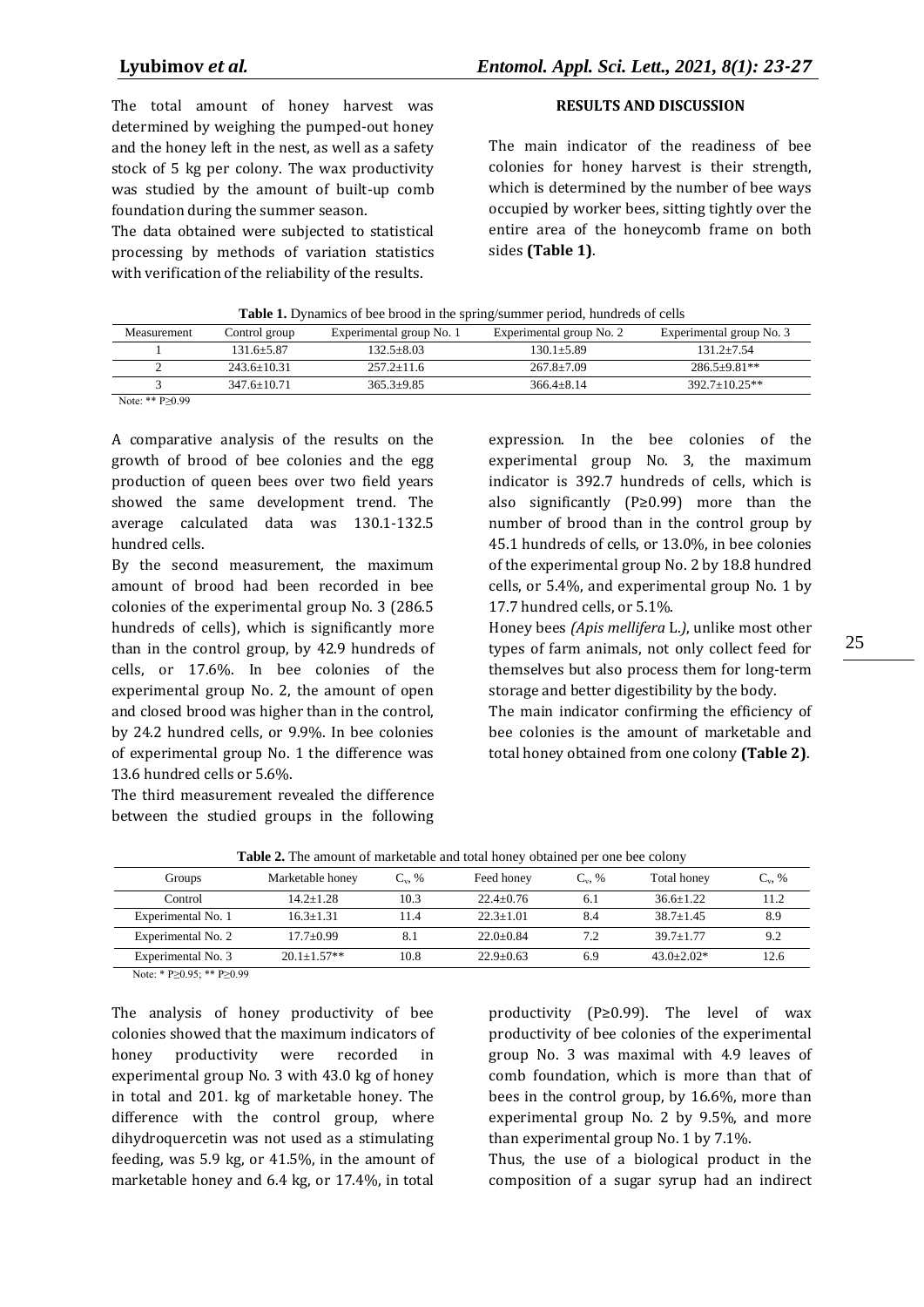effect on the restoration of disturbed processes, an increase in the body's function. This, as a result, contributed to an increase in its resistance to unfavorable environmental factors and led to the activation of the nectar-collecting ability of bees.

One of the main economically useful traits is the ability of bee colonies to endure the period of hibernation. Bee colonies, depending on the use of different dosages of the antioxidant, set up for the winter with different levels of strength.

The degree of weakening of bee colonies, recorded during the first spring revision, in the experimental groups was in the range of 7.1- 3.8%. At the same time, the control group had the largest number of weakened families (7.1%), and in experimental group No. 3 this indicator stopped at 3.8%.

Feed consumption per bee way in the analyzed groups did not differ greatly and amounted to 2.38-2.43 kg.

Thus, the use of the antioxidant preparation dihydroquercetin allows preserving a greater number of bees up to 3.3% during the hibernation period by reducing the intensity of oxidative processes and to obtain strong bee colonies in the spring period, ready for the development and weight gain of the colony for the main honey harvest.

Economic indicators are important characteristics of the production of any branch of agriculture, including the beekeeping industry.

The use of the antioxidant preparation dihydroquercetin made it possible to obtain a larger amount of beekeeping products, expressed in conventional honey units, and, accordingly, to increase the profit and the level of profitability in the experimental groups where this preparation was used. The profitability in experimental group No. 3 was 54.9%, which is higher than in the control group, by 23.4%, in experimental group No. 1 (37.5%), by 6.0%, and in experimental group No. 2 (45.9%), by 14.4%.

# **CONCLUSION**

The analysis of performance indicators for the production of beekeeping products showed that the use of dihydroquercetin as part of sugar syrup in experimental group No. 3 contributed

to an increase in the growth rate and development of bee colonies by 13%. It also contributed to the stable development of morphometric characteristics within the breed standard of bees and the realization of the genetic potential of bees inherent in this breed, as well as an increase in quantitative total production by 17.4%, which affected the increase in production profitability in general to 54.9%.

# **ACKNOWLEDGMENTS:** None

#### **CONFLICT OF INTEREST:** None

# **FINANCIAL SUPPORT:** None

**ETHICS STATEMENT:** Authors are aware of, and comply with, best practice in publication ethics specifically with regard to authorship (avoidance of guest authorship), dual submission, manipulation of figures, competing interests and compliance with policies on research ethics. Authors adhere to publication requirements that submitted work is original and has not been published elsewhere in any language.

#### **REFERENCES**

- 1. Vinober AV. Reasons for mass death of bees or how to avoid collapse in Russian beekeeping. Biosfernoe Khozyaistvo: Teoriya i Praktika. 2019;6(15):22-7. (In Russian)
- 2. Kardile D, Shirsat M. Synthesis and in Vitro Evaluation of Coupled Mercaptobenzimidazole Derivatives Used as a Potent Biological Agent. Int J Pharm Phytopharmacol Res. 2020;10(1):127-33.
- 3. Sabrina B, Samia M, Amina B, Ibtissem M. The Study of Tha Antioxidant Response of a Biological Model Paramecium Tetraurelia in the Presence of a Nanometric Substance the Zinc Oxide. Int J Pharm Res Allied Sci. 2020;9(4):69-76.
- 4. Aladina ON. Influence of anthropogenic factors on the health status of the honey bee. AkadEmicheskii Zhurnal Zapadnoi Sibiri. 2012;(4):57-8. (In Russian)
- 5. Brandorf AZ. The role of the genetic resource of honeybees of the Central Russian breed in the food and